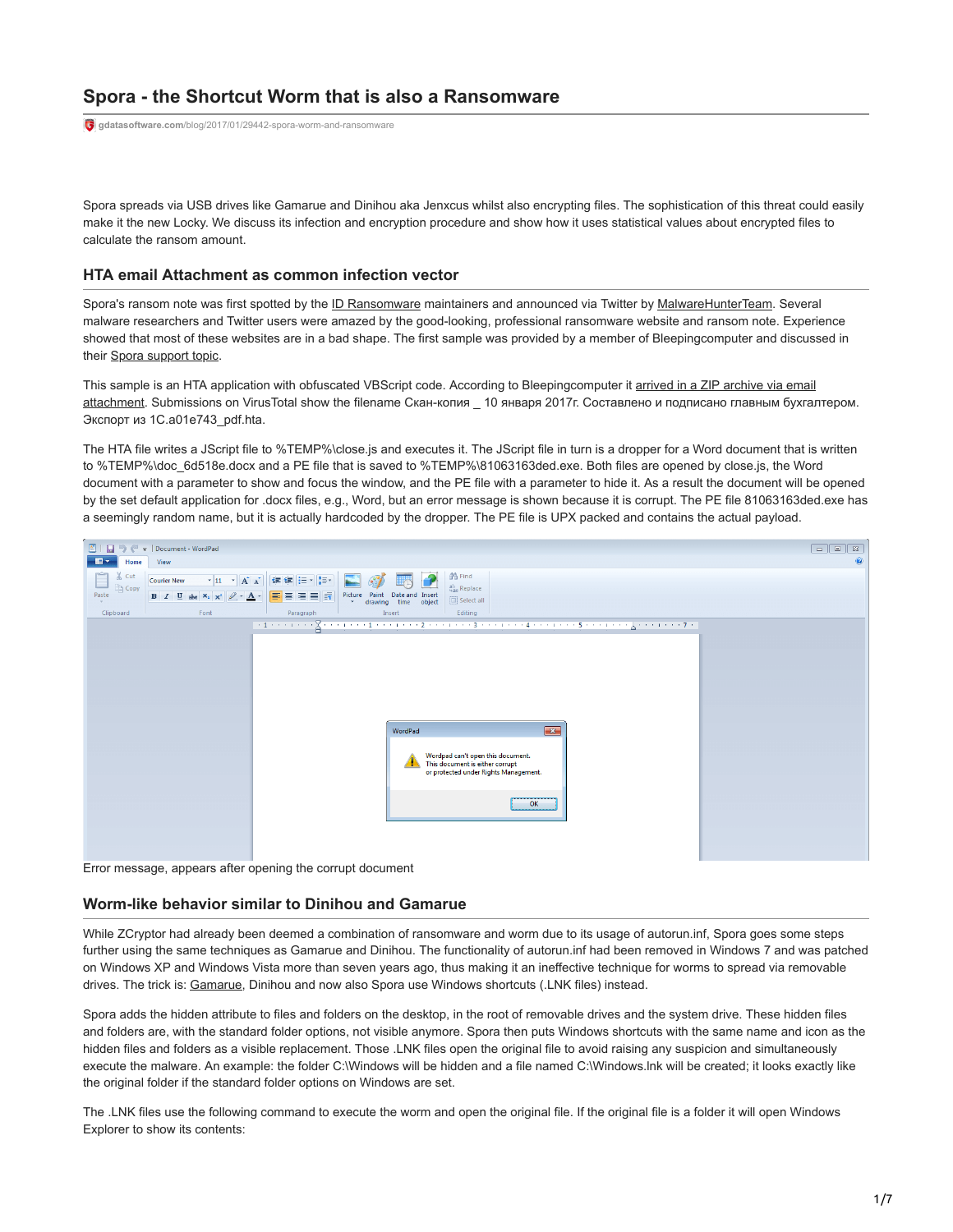/c explorer.exe "<originalfile>" & type "<worm>" > "%%tmp%%\<worm>" & start "<originalfile>" "%%tmp%%\<worm>"

The worm copies itself as hidden file alongside the .LNK files, its filename is generated by calculating the CRC32 checksum for the VolumeSerialNumber. The result is put into the pattern %08x-%04x-%04x-%02x%02x-%02x%02x%02x%02 (see address 0x405492). This means, the name for the malware file can be, e.g., a277a133-ecde-c0f5-1591-ab36e22428bb.exe.



#### the system drive.

The worm deletes the registry value HKCR\lnkfile\isShortcut with the effect that the shortcut icons don't show the characteristic bent arrow in the lower left corner, which would be telltale sign to the user that something is wrong.

Simply navigating through the folders on your system and desktop using double-click will execute the worm. Using this strategy, it will not only spread to removable drives like USB thumb drives, it will also encrypt newly created files on the system. This renders the system unusable, for storing or working on any pictures or documents, until it is disinfected.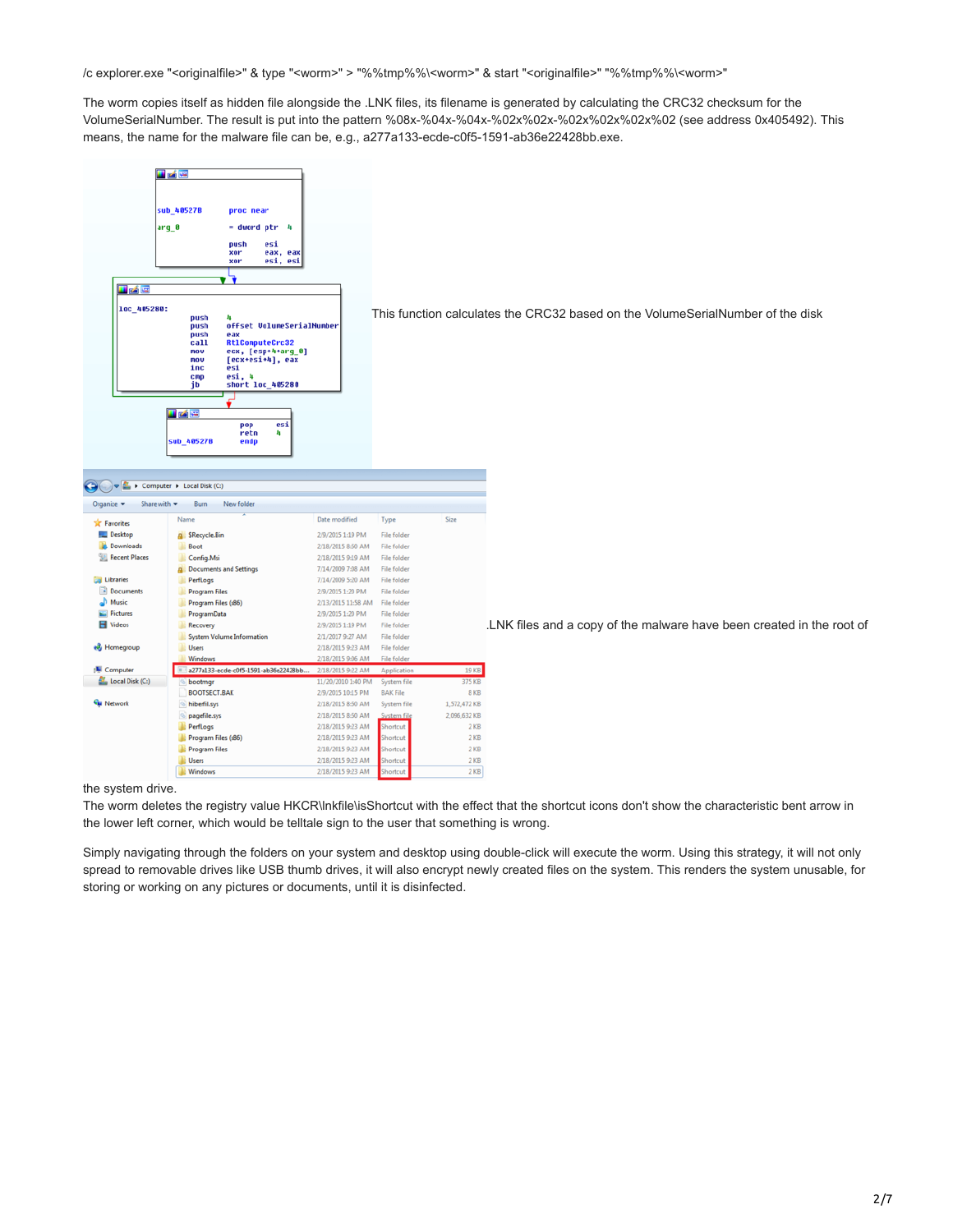

## **Encryption**

Spora actually does not rename encrypted files and targets a comparably small set of extensions. The encryption procedure is shown in the diagram below.

.backup, .7z, .rar, .zip, .tiff, .jpeg, .jpg, .accdb, .sqlite, .dbf, .1cd, .mdb, .cd, .cdr, .dwg, .psd, .pdf, .odt, .rtf, .docx, .xlsx, .doc, .xls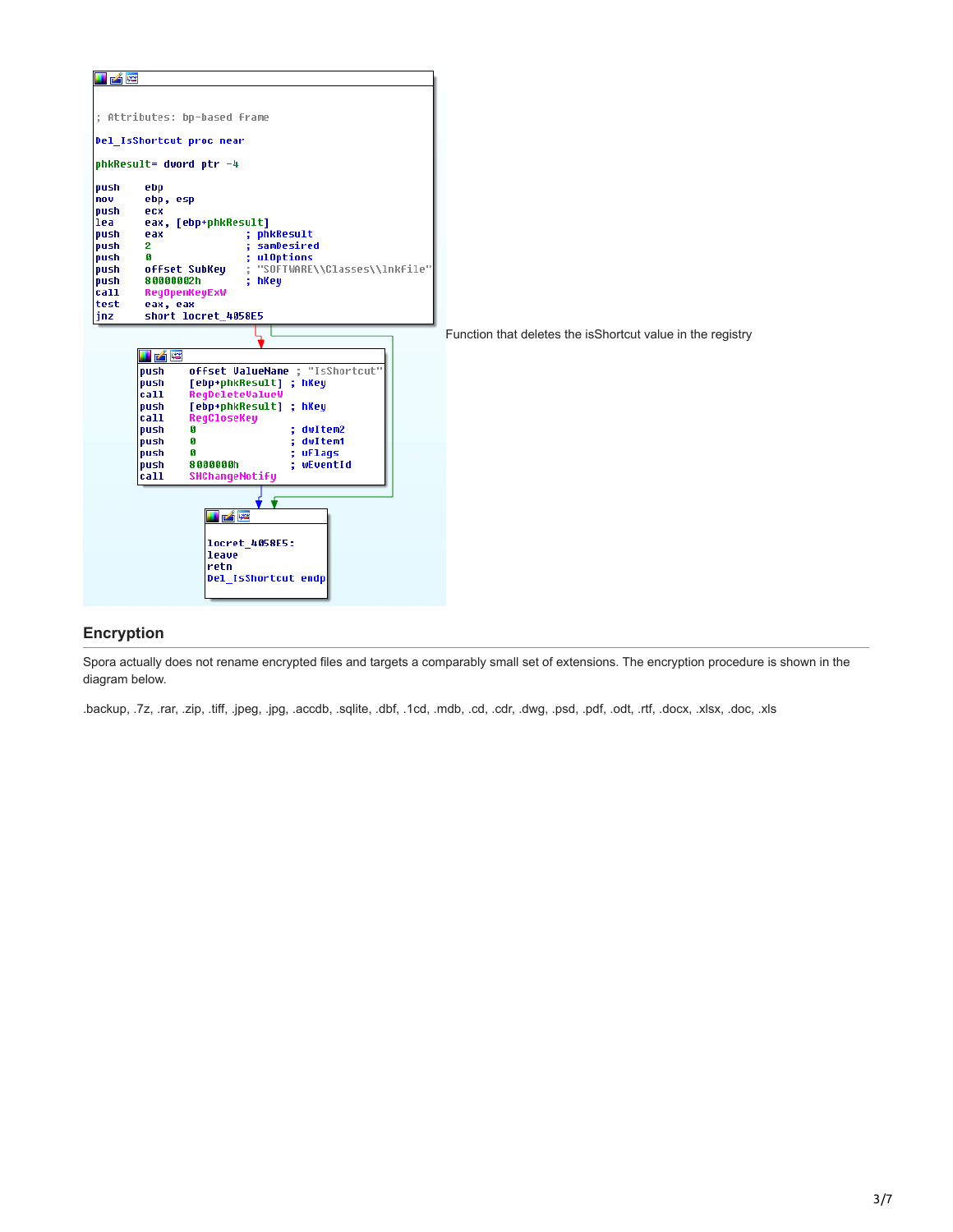

#### encryption shown in an info graphic

Spora generates a pair of RSA keys, C1 and C2 (1024 bit). This newly generated public RSA key C2 is used to encrypt the per-file AES keys which are also generated by Spora. The generated private RSA key C1 on the other hand is stored in the .KEY file. That file is encrypted using a newly generated AES Key B (256 bit). The attacker's public RSA key A2 is used to encrypt AES key B. The encrypted key B is appended to the .KEY file. The figure below shows the code that writes the .KEY file's content including the encrypted AES key B to disk.

A second important file is the .LST file which contains a list of all encrypted files. Its encryption works analogous to the .KEY file encryption. A new AES key is generated, used to encrypt the .LST contents, encrypted by the public RSA key A2 of the attacker and appended to the .LST file in encrypted form (see screenshot below):

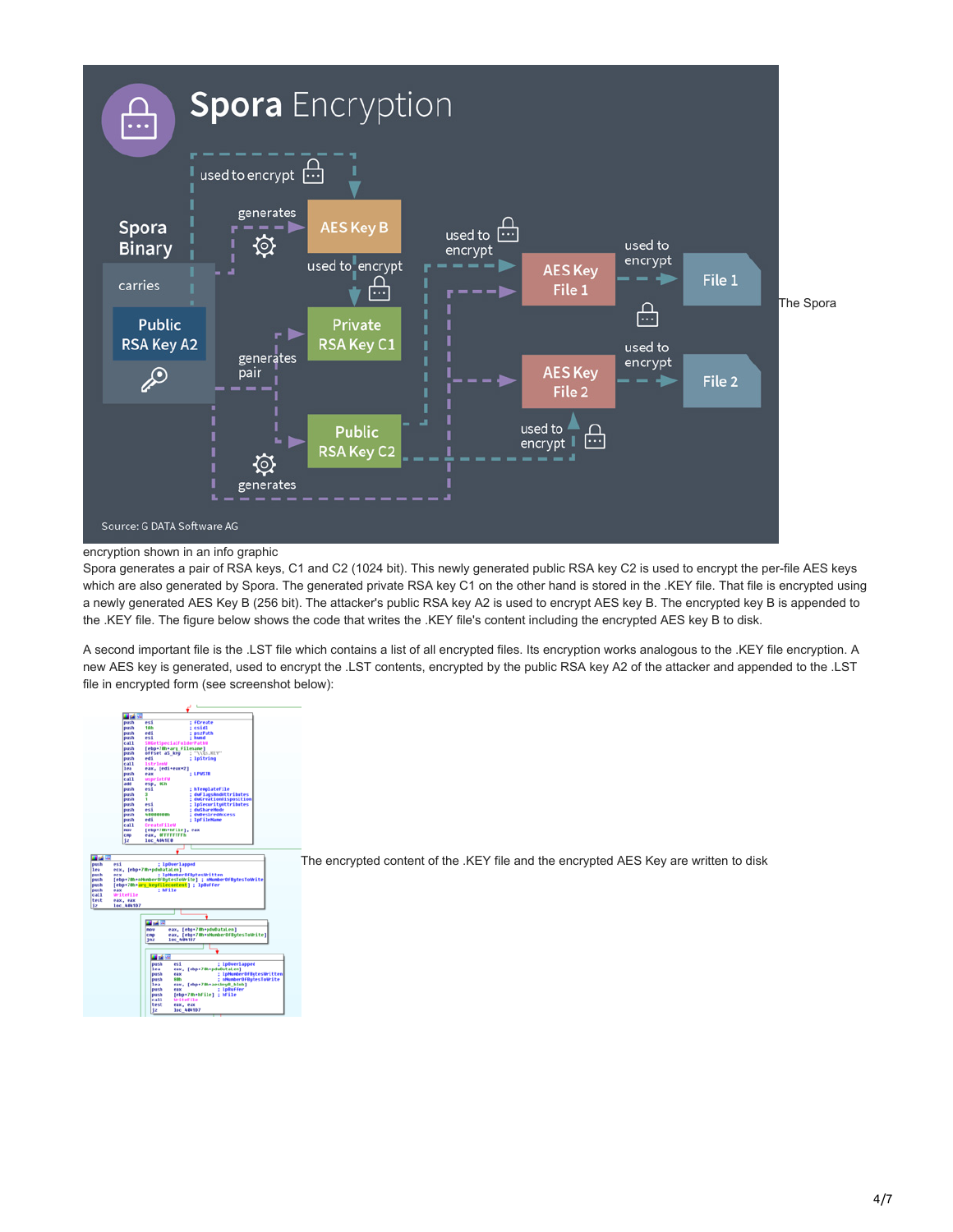

[A](https://www.gdatasoftware.com/fileadmin/web/general/images/blog/2017/01_2017/G_DATA_spora_write_lst_file.png)ES key F is encrypted by public RSA key A and the .LST file contents are encrypted using AES key F

#### (256 bit).

Using this encryption scheme, Spora does not have to obtain a key from a command and control server and can work offline. The user has to upload the .KEY file to the payment site.

The .KEY file is only decryptable by the ransomware authors. Using their private RSA key A1 they could decrypt the AES Key B that was appended to the .KEY file. They could decrypt the remaining .KEY file contents including the user's private RSA key C1 using AES key B. Then they may put the private RSA key C1 into a decrypter that they send to the user after they have received the payment. This handling ensures that the attackers' private RSA key A1 is not exposed and that the decrypter only works for one user.However, this also means that there is only one private RSA key A1 for several infections. If that key is leaked or obtained by law enforcement, it can be used to decrypt all files that were encrypted by this variant of Spora and as such we can consider it a master key.



The Spora payment site includes a chat system and provides several decryption packages with varying prices

## **Statistics about encrypted files**

Spora counts the number of encrypted files for six different extension categories. They are listed in the table below.

| Position/ID Category |                 | <b>File Extensions</b>          |
|----------------------|-----------------|---------------------------------|
|                      | Office Document | odt. rtf, docx, xlsx, doc, xls. |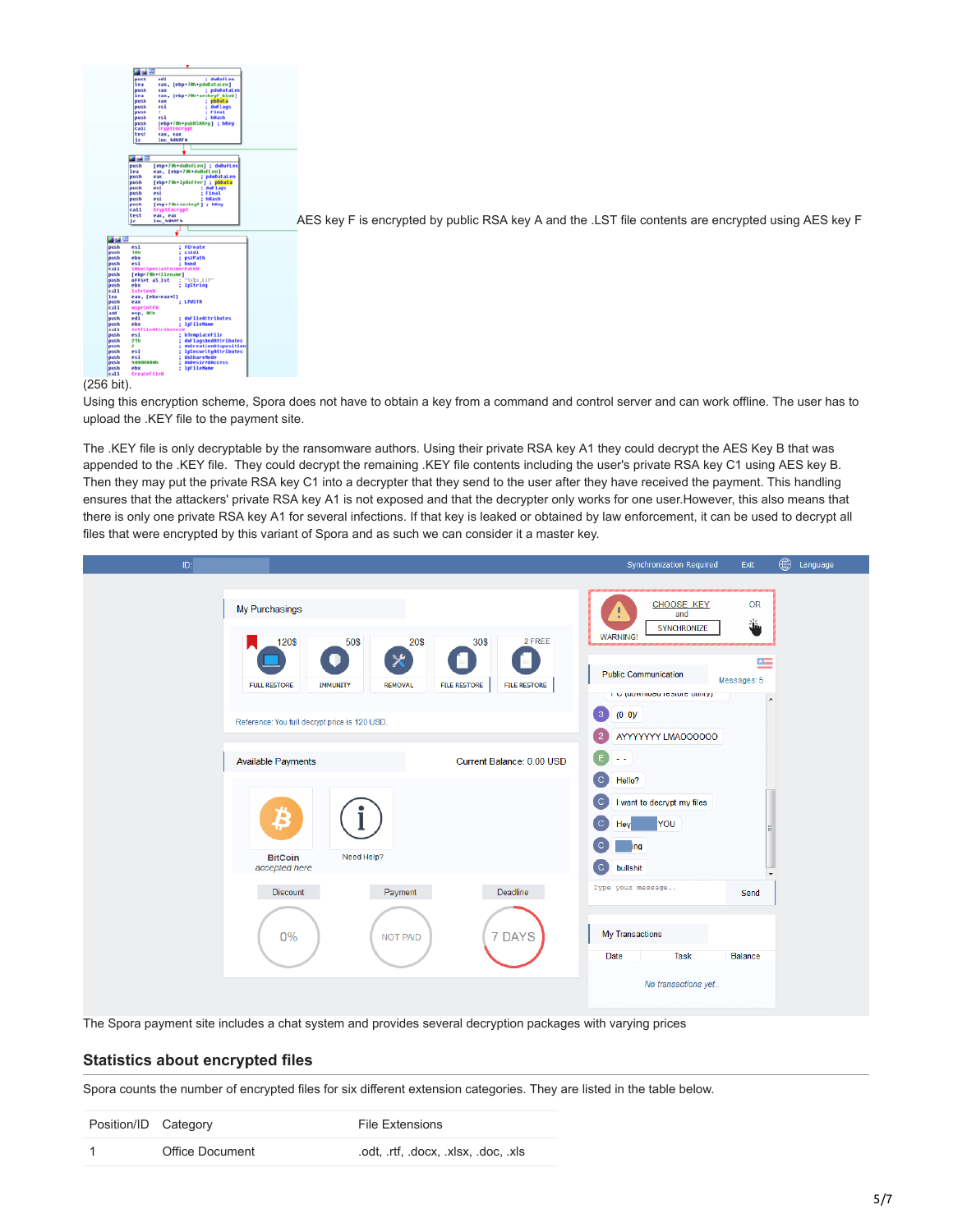|   | PDF                                            | .pdf                              |
|---|------------------------------------------------|-----------------------------------|
| 3 | CorelDraw, AutoCAD, Photoshop .cdr, .dwg, .psd |                                   |
|   | Database                                       | .accdb, sqlite, dbf, 1cd, mdb, cd |
| 5 | Image                                          | tiff, .jpeg, .jpg                 |
|   | Archive                                        | .backup, .7z, .rar, .zip          |

The .KEY file saves these statistical values in the form date|user name|locale|cat1|cat2|cat3|cat4|cat5|cat6, e.g. 13.1.2017|horst|USA|10|2|3|0|103|51

The same statistics will be used for the naming scheme of the .LST file, the .KEY file and the ransom note. Let's take the following triplet of .KEY file, .LST file and ransom note as example.

- RU302-15XRK-GXTFO-GZTET-KTXFF-ORTXA-AYYYY.LST
- RU302-15XRK-GXTFO-GZTET-KTXFF-ORTXA-AYYYY.KEY
- RU302-15XRK-GXTFO-GZTET-KTXFF-ORTXA-AYYYY.HTML

The first two letters of the filename are the locale which is RU in our example. The following five letters are the first characters of the MD5 hash for the contents of the .KEY file, in our example '30215'. The counters start right after the MD5 substring at the 8th letter. They have to be decoded using the substitution table below:

|  |  |  |                         |  | 1 2 3 4 5 6 7 8 9 I Padding |
|--|--|--|-------------------------|--|-----------------------------|
|  |  |  | Z X R O A H F G E K T Y |  |                             |

That means the file name RU302-15XRK-GXTFO-GZTET-KTXFF-ORTXA-AYYYY translates to Russia as location, the characters '30215' for the beginning of the MD5 hash, 12971 encrypted office documents, 6370 encrypted PDF, 8 encrypted CorelDraw/AutoCAD/Photoshop files, 9 encrypted database files, 16632 encrypted images and 144 encrypted archives.

After uploading the .KEY file to Spora's payment website, the ransom amount will be calculated depending on the number of encrypted files. The table below shows some examples, sorted by the amount of ransom asked (thanks to [xXToffeeXx](https://twitter.com/PolarToffee) for providing these):

| <b>Office Documents</b> | <b>PDF</b> | CorelDraw/AutoCAD/Photoshop | Databases | Images | Archives | Ransom in USD |
|-------------------------|------------|-----------------------------|-----------|--------|----------|---------------|
| 2284                    | 1550       |                             |           | 1211   | 89       | 79 up to 110  |
| 489                     | 471        |                             | 4         | 796    | 6        | 79 up to 110  |
| 5223                    | 374        | 206                         | 12        | 12694  | 198      | 90 up to 120  |
| 7791                    | 7341       |                             | 2194      | 8587   | 782      | 128 up to 170 |
| 11160                   | 9354       | 24                          | 69        | 9774   | 242      | 146 up to 190 |
| 12851                   | 5188       | 1851                        | 51        | 331031 | 1281     | 199 up to 250 |
| 21173                   | 7087       | 5                           | 149       | 7069   | 730      | 214 up to 270 |
| 25146                   | 25829      | 29598                       | 5463      | 105943 | 5818     | 280 up to 350 |
| 138964                  | 95087      | 218249                      | 846       | 277541 | 22449    | 280 up to 350 |
| 11810                   | 7272       | 15306                       | 10        | 27651  | 1471     | 280 up to 350 |
| 30503                   | 2135       | 40098                       | 37        | 25271  | 1580     | 280 up to 350 |
| 26375                   | 20505      | 12178                       | 3016      | 31505  | 2487     | 280 up to 350 |
| 82319                   | 40707      | 16931                       | 114       | 38520  | 3607     | 280 up to 360 |

## **Additional behavior**

Spora does not bypass User Account Control (UAC). This means, the user will be asked whether the malware is allowed to make changes to the computer in use. Spora deletes shadow volume copies and disables Windows error recovery and startup repair.